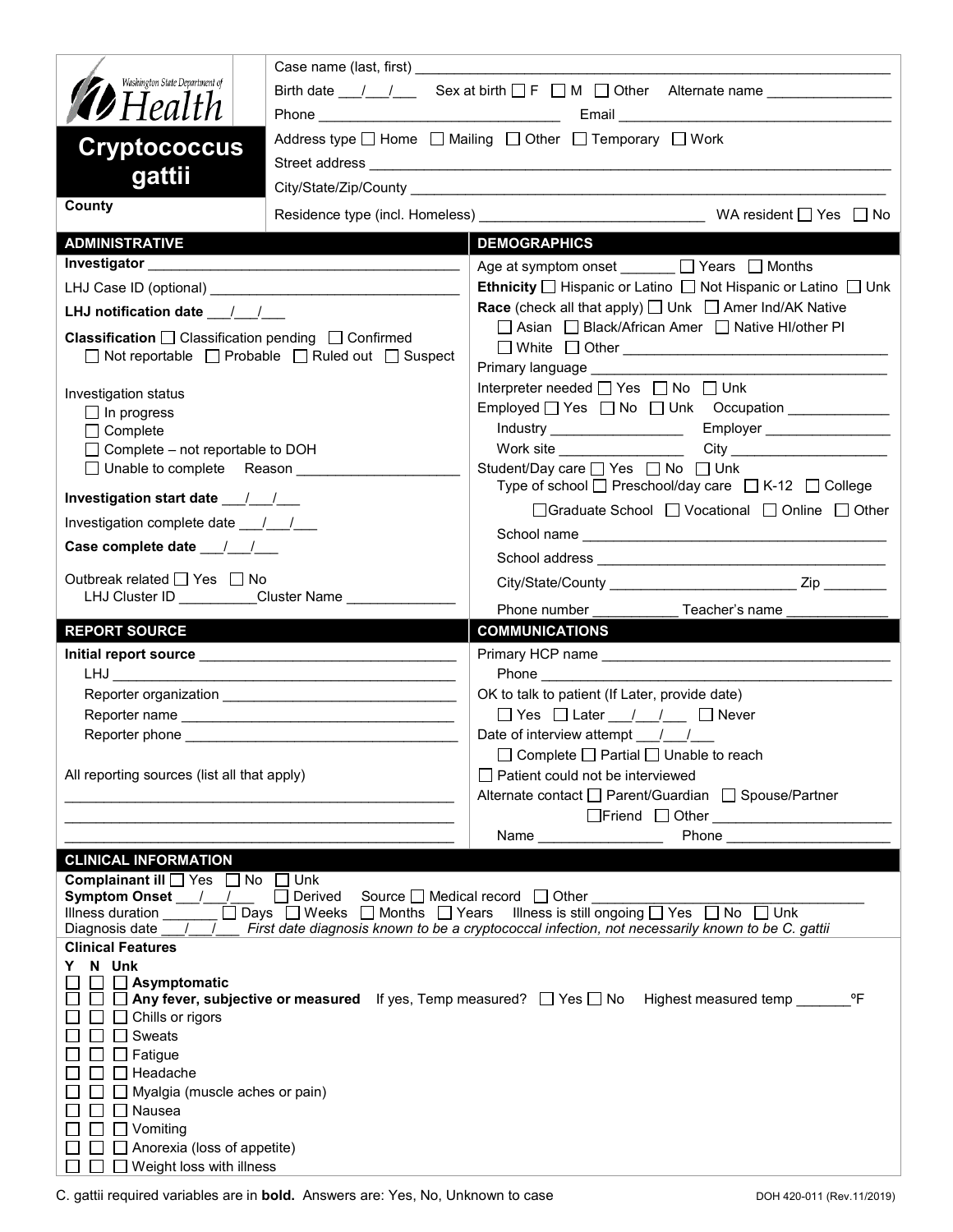| Case Name                                                                                                                                                                                                                      | LHJ Case ID                                                                                           |
|--------------------------------------------------------------------------------------------------------------------------------------------------------------------------------------------------------------------------------|-------------------------------------------------------------------------------------------------------|
| Y N Unk                                                                                                                                                                                                                        |                                                                                                       |
|                                                                                                                                                                                                                                |                                                                                                       |
| Altered mental status                                                                                                                                                                                                          |                                                                                                       |
| $\Box$ $\Box$ Cough                                                                                                                                                                                                            |                                                                                                       |
| $\Box$ $\Box$ Dyspnea (shortness of breath)                                                                                                                                                                                    |                                                                                                       |
| $\Box$ $\Box$ Chest pain                                                                                                                                                                                                       |                                                                                                       |
| $\Box$ Nuchal rigidity (stiff neck)                                                                                                                                                                                            |                                                                                                       |
| $\Box$ Photophobia (eyes sensitive to light)                                                                                                                                                                                   |                                                                                                       |
|                                                                                                                                                                                                                                |                                                                                                       |
| $\Box$ Blurred vision                                                                                                                                                                                                          |                                                                                                       |
| $\Box$ Meningitis diagnosed by CSF culture or antigen                                                                                                                                                                          |                                                                                                       |
| $\Box~\Box$ Seizure new with disease                                                                                                                                                                                           |                                                                                                       |
| $\Box\ \Box$ Papilloedema                                                                                                                                                                                                      |                                                                                                       |
| $\Box$ $\Box$ Skin abscess or ulcer                                                                                                                                                                                            |                                                                                                       |
|                                                                                                                                                                                                                                |                                                                                                       |
|                                                                                                                                                                                                                                |                                                                                                       |
|                                                                                                                                                                                                                                |                                                                                                       |
|                                                                                                                                                                                                                                |                                                                                                       |
| Outcome of C. gattii illness □ Died from C. gattii infection □ Died with C. gattii, but from unrelated cause                                                                                                                   |                                                                                                       |
|                                                                                                                                                                                                                                | □ Alive, progressive worsening of C. gattii infection □ Alive, stable C. gattii infection (no change) |
| $\Box$ Alive, partial response (partial improvement) $\Box$ Alive, complete response (recovered)                                                                                                                               |                                                                                                       |
|                                                                                                                                                                                                                                |                                                                                                       |
| Date of outcome / /                                                                                                                                                                                                            |                                                                                                       |
| Time from initiation of therapy to outcome $\Box$ 1 week $\Box$ 2 weeks $\Box$ 4 weeks $\Box$ 6 weeks $\Box$ 8 weeks $\Box$ Other                                                                                              |                                                                                                       |
| Y N Unk                                                                                                                                                                                                                        |                                                                                                       |
| $\Box$ Still symptomatic at report date                                                                                                                                                                                        |                                                                                                       |
| $\Box~\Box~\Box$ Any additional infections (opportunistic or otherwise) that occurred during the period of C. gattii infection                                                                                                 |                                                                                                       |
|                                                                                                                                                                                                                                |                                                                                                       |
| How long after starting therapy did the infection develop ______________________                                                                                                                                               |                                                                                                       |
|                                                                                                                                                                                                                                |                                                                                                       |
| Type of infection                                                                                                                                                                                                              |                                                                                                       |
| $\Box~\Box~$ Any form of surgery (e.g., lobectomy, shunt insertion, drainage) performed as part of the management of C. gattii infection                                                                                       |                                                                                                       |
| Date of surgery ___/___/ ___ Indication for surgery ____________________________                                                                                                                                               |                                                                                                       |
| Type of surgery ________                                                                                                                                                                                                       |                                                                                                       |
|                                                                                                                                                                                                                                |                                                                                                       |
| $\Box$ Developed cranial nerve palsies                                                                                                                                                                                         |                                                                                                       |
| Time from initiation of therapy to onset of cranial nerve palsies _______________                                                                                                                                              |                                                                                                       |
| $\Box$ Ocular disorders Explain                                                                                                                                                                                                |                                                                                                       |
| $\Box$ Metastatic foci of infection Site of infection                                                                                                                                                                          |                                                                                                       |
| <b>Predisposing Conditions</b>                                                                                                                                                                                                 |                                                                                                       |
| Y N Unk                                                                                                                                                                                                                        |                                                                                                       |
| □ □ Allogenic stem cell transplant Date / /                                                                                                                                                                                    |                                                                                                       |
| □ □ Autologous stem cell transplant Date                                                                                                                                                                                       |                                                                                                       |
| Cancer, solid tumors, or hematologic malignancies Specify entertainment and the control of the control of the control of the control of the control of the control of the control of the control of the control of the control |                                                                                                       |
| □ Cardiovascular conditions Specify                                                                                                                                                                                            |                                                                                                       |
| Chronic kidney disease                                                                                                                                                                                                         |                                                                                                       |
| Chronic lung disease (e.g., COPD, emphysema) Specify ___________________________                                                                                                                                               |                                                                                                       |
|                                                                                                                                                                                                                                |                                                                                                       |
| Current tobacco smoker                                                                                                                                                                                                         |                                                                                                       |
| Former tobacco smoker                                                                                                                                                                                                          |                                                                                                       |
| Diabetes mellitus                                                                                                                                                                                                              |                                                                                                       |
| $\Box$ HIV infection                                                                                                                                                                                                           |                                                                                                       |
| $\Box$ Immunosuppressive therapy before illness onset                                                                                                                                                                          |                                                                                                       |
| $\square$ Systemic oral steroids (e.g., cortisone, prednisone) in the year before onset Specify                                                                                                                                |                                                                                                       |
| □ Liver disease                                                                                                                                                                                                                |                                                                                                       |
|                                                                                                                                                                                                                                |                                                                                                       |
| $\Box$ Rheumatologic disease                                                                                                                                                                                                   |                                                                                                       |
| No known predisposing conditions (previously healthy) $\Box$ True $\Box$ False $\Box$ Ukn                                                                                                                                      |                                                                                                       |
|                                                                                                                                                                                                                                |                                                                                                       |
| <b>Clinical Testing</b>                                                                                                                                                                                                        |                                                                                                       |
| Y N Unk                                                                                                                                                                                                                        |                                                                                                       |
| □ Scan/X-rays normal                                                                                                                                                                                                           |                                                                                                       |
| □ □ CD4 count obtained within 1 month of diagnosis CD4 count                                                                                                                                                                   |                                                                                                       |
| □ Neutropenic in last 30 days (ANC<1.0x10^9/L) Total peripheral white cell count                                                                                                                                               |                                                                                                       |
| $\Box$ Cryptococcoma                                                                                                                                                                                                           |                                                                                                       |
| Diagnosed by $\Box$ Chest X-ray $\Box$ Head CT/MRI $\Box$ Thoracic CT scan Date of scan/X-ray $\Box$ /                                                                                                                         |                                                                                                       |
|                                                                                                                                                                                                                                |                                                                                                       |
| $\Box$ Lymphadenopathy                                                                                                                                                                                                         |                                                                                                       |
| <b>Diagnosed by</b> $\Box$ Chest X-ray $\Box$ Head CT/MRI $\Box$ Thoracic CT scan Date of scan/X-ray $\Box$                                                                                                                    |                                                                                                       |
| $\Box$ Pleural effusion                                                                                                                                                                                                        |                                                                                                       |
| <b>Diagnosed by</b> $\Box$ Chest X-ray $\Box$ Head CT/MRI $\Box$ Thoracic CT scan                                                                                                                                              | Date of scan/X-ray $\frac{1}{\sqrt{2}}$                                                               |
|                                                                                                                                                                                                                                |                                                                                                       |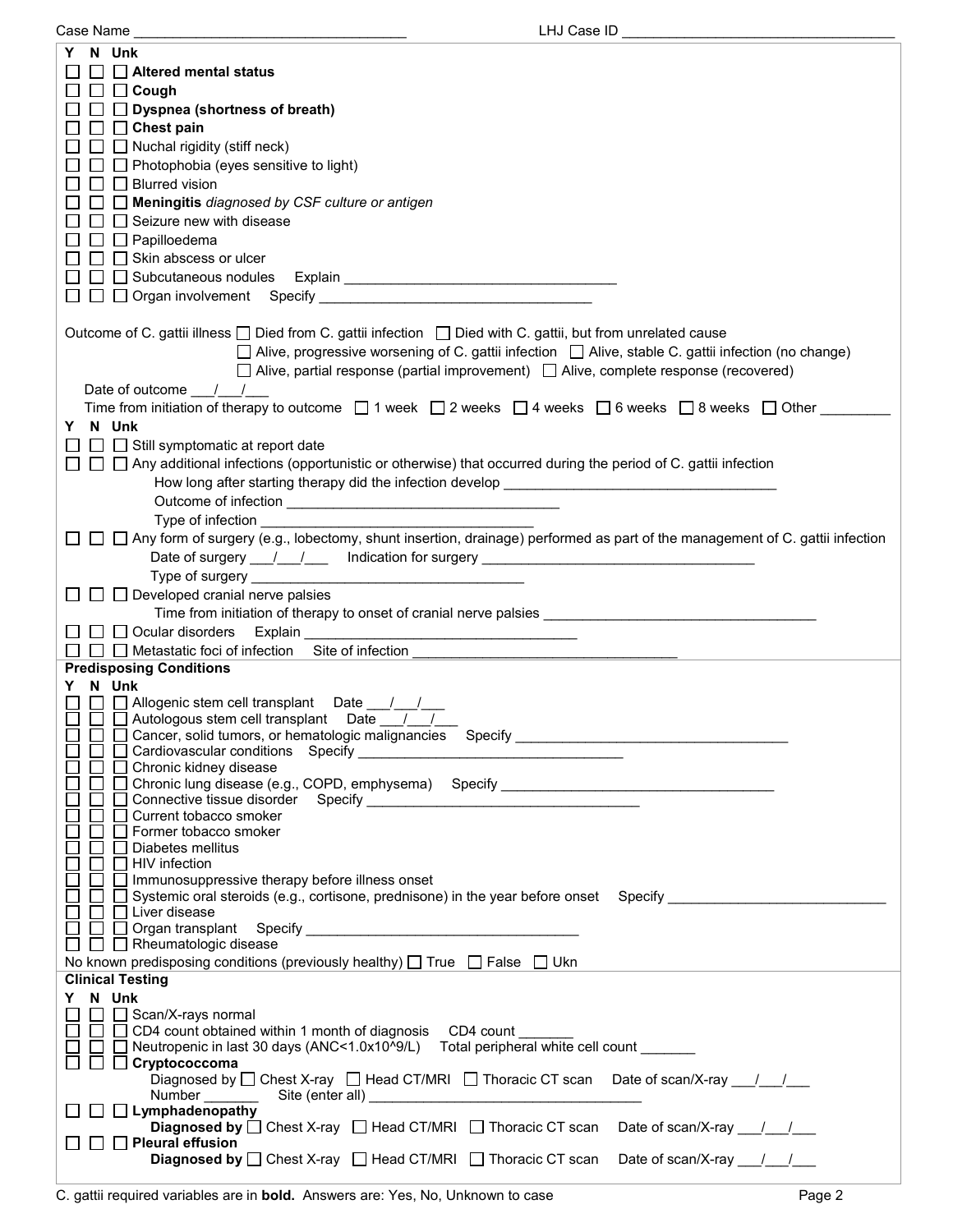| Case Name                                                                                                                                                                                                                                                                                                                                                                                                                                                                                                                                                                                                                                                                                                                                                                                                                                                                                                                                                                                                                                                                                                                                                                                                                                                                                                                                                                                                       | LHJ Case ID                         |                                 |  |  |
|-----------------------------------------------------------------------------------------------------------------------------------------------------------------------------------------------------------------------------------------------------------------------------------------------------------------------------------------------------------------------------------------------------------------------------------------------------------------------------------------------------------------------------------------------------------------------------------------------------------------------------------------------------------------------------------------------------------------------------------------------------------------------------------------------------------------------------------------------------------------------------------------------------------------------------------------------------------------------------------------------------------------------------------------------------------------------------------------------------------------------------------------------------------------------------------------------------------------------------------------------------------------------------------------------------------------------------------------------------------------------------------------------------------------|-------------------------------------|---------------------------------|--|--|
| $\Box$ $\Box$ Pneumonia<br><b>Diagnosed by</b> $\Box$ Chest X-ray $\Box$ Head CT/MRI $\Box$ Thoracic CT scan $\Box$ Clinic only<br>Date of scan/X-ray $/$ /                                                                                                                                                                                                                                                                                                                                                                                                                                                                                                                                                                                                                                                                                                                                                                                                                                                                                                                                                                                                                                                                                                                                                                                                                                                     |                                     |                                 |  |  |
| $\Box$ $\Box$ Encephalitis<br><b>Diagnosed by</b> $\Box$ Chest X-ray $\Box$ Head CT/MRI $\Box$ Thoracic CT scan Date of scan/X-ray $\Box$                                                                                                                                                                                                                                                                                                                                                                                                                                                                                                                                                                                                                                                                                                                                                                                                                                                                                                                                                                                                                                                                                                                                                                                                                                                                       |                                     |                                 |  |  |
| Hospitalization<br>Y N Unk<br>Primary complaint on admission<br>Admitted to ICU Date admitted to ICU $\frac{1}{1}$ Date discharged from ICU $\frac{1}{1}$<br>Mechanical ventilation or intubation required<br>Still hospitalized As of / /                                                                                                                                                                                                                                                                                                                                                                                                                                                                                                                                                                                                                                                                                                                                                                                                                                                                                                                                                                                                                                                                                                                                                                      |                                     |                                 |  |  |
| N Unk<br>Y.<br>$\Box$ Died of this illness Death date $\Box$ / Please fill in the death date information on the Person Screen<br>$\Box$<br>Autopsy performed<br>П<br>$\Box$<br>Death certificate lists disease as a cause of death or a significant contributing condition<br>ΙI<br>RISK AND RESPONSE (Ask about exposures 2-13 months before symptom onset)                                                                                                                                                                                                                                                                                                                                                                                                                                                                                                                                                                                                                                                                                                                                                                                                                                                                                                                                                                                                                                                    |                                     |                                 |  |  |
| <b>Travel</b>                                                                                                                                                                                                                                                                                                                                                                                                                                                                                                                                                                                                                                                                                                                                                                                                                                                                                                                                                                                                                                                                                                                                                                                                                                                                                                                                                                                                   |                                     |                                 |  |  |
| Setting 1                                                                                                                                                                                                                                                                                                                                                                                                                                                                                                                                                                                                                                                                                                                                                                                                                                                                                                                                                                                                                                                                                                                                                                                                                                                                                                                                                                                                       | Setting 2                           | Setting 3                       |  |  |
| Travel out of:<br>County/City _________________                                                                                                                                                                                                                                                                                                                                                                                                                                                                                                                                                                                                                                                                                                                                                                                                                                                                                                                                                                                                                                                                                                                                                                                                                                                                                                                                                                 | County/City _______________________ | County/City ___________________ |  |  |
| State __________________________<br>Country _______________________                                                                                                                                                                                                                                                                                                                                                                                                                                                                                                                                                                                                                                                                                                                                                                                                                                                                                                                                                                                                                                                                                                                                                                                                                                                                                                                                             |                                     |                                 |  |  |
| Other                                                                                                                                                                                                                                                                                                                                                                                                                                                                                                                                                                                                                                                                                                                                                                                                                                                                                                                                                                                                                                                                                                                                                                                                                                                                                                                                                                                                           | $\overline{\phantom{a}}$<br>Other   | $\mathbf{I}$<br>Other           |  |  |
| Destination name                                                                                                                                                                                                                                                                                                                                                                                                                                                                                                                                                                                                                                                                                                                                                                                                                                                                                                                                                                                                                                                                                                                                                                                                                                                                                                                                                                                                |                                     |                                 |  |  |
| Start and end dates<br>$\frac{1}{2}$<br>to                                                                                                                                                                                                                                                                                                                                                                                                                                                                                                                                                                                                                                                                                                                                                                                                                                                                                                                                                                                                                                                                                                                                                                                                                                                                                                                                                                      | $\sqrt{1}$<br>$\sqrt{1}$<br>to      | $\frac{1}{2}$<br>to             |  |  |
| <b>Risk and Exposure Information</b><br>N Unk<br>Y.<br>$\Box$ Is case a recent foreign arrival (e.g., immigrant, refugee, adoptee, visitor) Country $\Box$<br>□ □ Construction using lumber Explain _____<br>□ □ Yard landscaping (more than maintenance) Type □ Home □ Professionally<br>If Professionally, Location ____________<br>$\Box$ $\Box$ Changed residence during past 13 months Explain $\Box$<br>$\square$ Homeless<br>$\Box$ No home of record<br>□ □ Case residence <1 mile from a crop farm<br>□ □ □ Case residence <1 mile from a soil disturbance (excavation, construction, pipe laying, etc.)<br>$\Box$ $\Box$ Case residence <1 mile from animal farm $\,$ What type of farm $\,$<br>$\Box$ Case residence <1 mile from logging/vegetation clearing<br>$\Box$ $\Box$ Case residence <1 mile from wooded area<br>$\Box$ $\Box$ Logging/clearing of lots<br>□ Spreading bark mulch/wood chips Explain example and the set of the set of the set of the set of the set of the set of the set of the set of the set of the set of the set of the set of the set of the set of the set of th<br>$\Box$ Was wood (e.g., for burning) or other vegetation brought into the home<br>$\Box$ $\Box$ $\Box$ Were any of your pets diagnosed with cryptococcal infection $\Box$ Explain $\_\_\_\_\_\_\_\_\_\_\_\_\_\_\_\_\_\_\_\_\_$<br>$\Box$ No risk factors or likely exposures could be identified |                                     |                                 |  |  |
| <b>Exposure and Transmission Summary</b>                                                                                                                                                                                                                                                                                                                                                                                                                                                                                                                                                                                                                                                                                                                                                                                                                                                                                                                                                                                                                                                                                                                                                                                                                                                                                                                                                                        |                                     |                                 |  |  |
| Likely geographic region of exposure $\square$ In Washington – county $\square$ $\square$ Other state $\square$<br>$\square$ Unk                                                                                                                                                                                                                                                                                                                                                                                                                                                                                                                                                                                                                                                                                                                                                                                                                                                                                                                                                                                                                                                                                                                                                                                                                                                                                |                                     |                                 |  |  |
| International travel related □ During entire exposure period □ During part of exposure period □ No international travel                                                                                                                                                                                                                                                                                                                                                                                                                                                                                                                                                                                                                                                                                                                                                                                                                                                                                                                                                                                                                                                                                                                                                                                                                                                                                         |                                     |                                 |  |  |
| Suspected exposure setting $\square$ Day care/Childcare $\square$ School (not college) $\square$ Home $\square$ Work $\square$ College $\square$ Military<br>□ Correctional facility □ Laboratory □ Long term care facility □ Homeless/shelter □ International travel                                                                                                                                                                                                                                                                                                                                                                                                                                                                                                                                                                                                                                                                                                                                                                                                                                                                                                                                                                                                                                                                                                                                           |                                     |                                 |  |  |